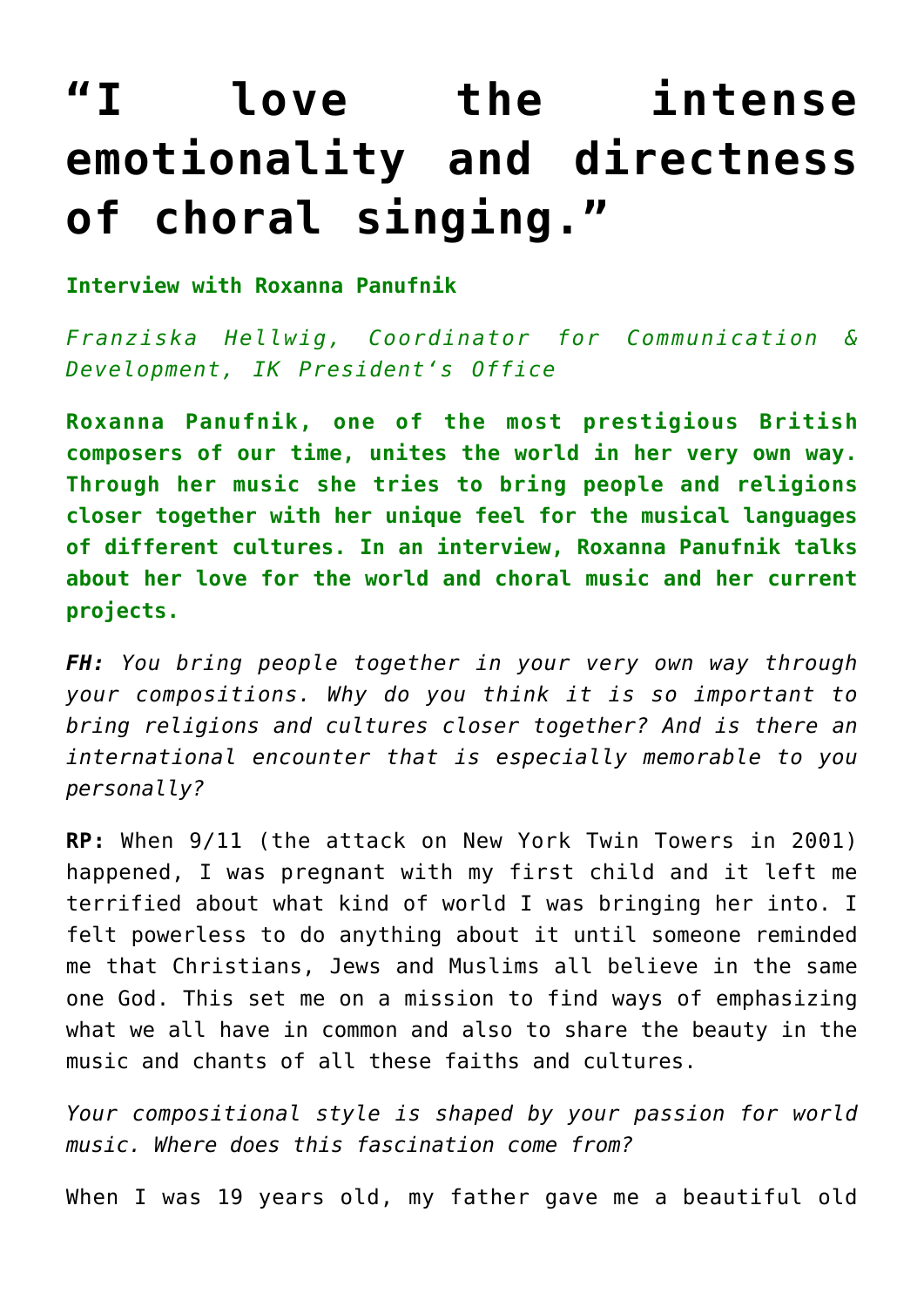book of Polish folk melodies. I was intrigued by how you could already hear hints of Eastern modality in these short tunes and this led to a fascination of what it is about each country's music that makes it sound unique to them.

*For Interkultur and the Rundfunkchor Berlin you composed a piece for 10 international choirs – Ever Us. It will be premiered on May 1, 2020 in Berlin during the "Fest der Chorkulturen". Tell us about it.* 

The Rundfunkchor Berlin & Interkultur have invited nine choirs from Brazil, Lebanon, Philippines, Belgium, Belarus, Singapore, Sweden, USA and Tasmania to come and celebrate Beethoven's 250th birthday in a concert at Berlin's Philharmonie. They have commissioned a 45-minute piece from me to showcase all these different choirs who will also sing together! The guest choirs will sing in English and the Rundfunkchor, who are the hosts, link the different choirs and endorse what they sing (in German). The words are from the great composer himself and some of his favourite writers (inc. Schiller, Goethe and Kant). These have been beautifully assembled and "poeticized" by Jessica Duchen and cover four main aspects of Beethoven's life, finishing with Jessica's own moving "Ode to Beethoven". Some 400 performers are taking part – too many to fit onto the Philharmonie stage, so we have opera director Karen Gillingham who will be supervising logistical manoeuvres and also creating some beautiful visual effects in the process.

*You compose many vocal pieces and have already published numerous works for choirs. What inspires you about choral music?*

When I was growing up I sang in many fantastic school choirs  $$ this instilled a love of choral music. My big "breakthrough" moment in my career was Westminster Mass in 1998, and this seems to have generated mostly choral commissions. I love the intense emotionality and directness of choral singing.